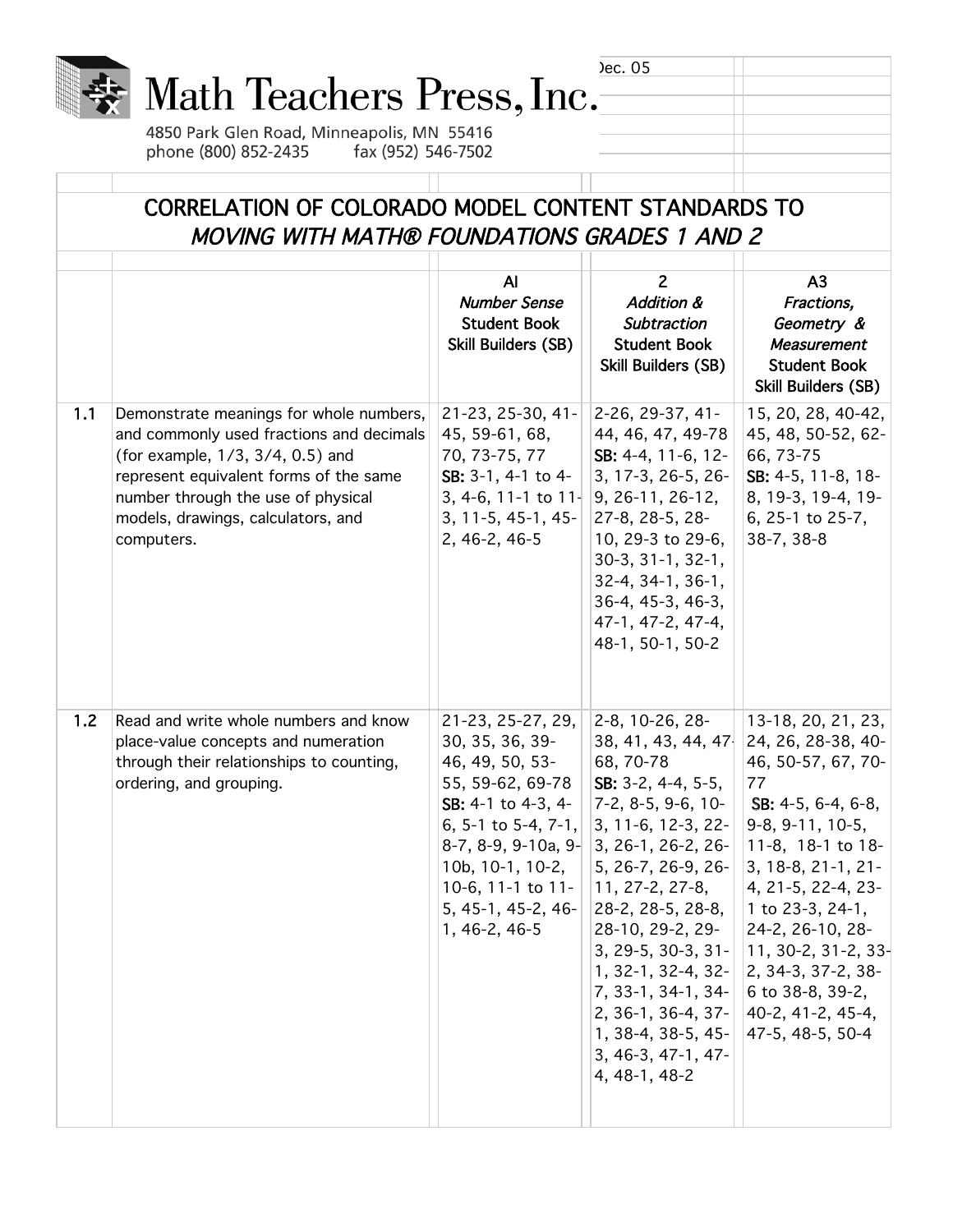|     |                                                                                                                                                                                                        | AI<br><b>Number Sense</b><br><b>Student Book</b><br>Skill Builders (SB)                                                                                                                                                                                                                                                                       | $\overline{2}$<br><b>Addition &amp;</b><br>Subtraction<br><b>Student Book</b><br>Skill Builders (SB)                                                                                                                                                                                                                                                                                                                                | A <sub>3</sub><br>Fractions,<br>Geometry &<br>Measurement<br><b>Student Book</b><br><b>Skill Builders (SB)</b>                                                                                                                                                                                                                                                   |
|-----|--------------------------------------------------------------------------------------------------------------------------------------------------------------------------------------------------------|-----------------------------------------------------------------------------------------------------------------------------------------------------------------------------------------------------------------------------------------------------------------------------------------------------------------------------------------------|-------------------------------------------------------------------------------------------------------------------------------------------------------------------------------------------------------------------------------------------------------------------------------------------------------------------------------------------------------------------------------------------------------------------------------------|------------------------------------------------------------------------------------------------------------------------------------------------------------------------------------------------------------------------------------------------------------------------------------------------------------------------------------------------------------------|
| 1.3 | Use numbers to count, to measure, to<br>label, and to indicate location.                                                                                                                               | 21-27, 29-31, 33,<br>35, 36, 39-43,<br>46, 47, 49-55,<br>57, 59-61, 67, 69- 63, 65-68, 70-78<br>72, 77, 78<br>SB: 4-1 to 4-3, 4-<br>7, 5-1 to 5-4, 6-1,<br>6-2, 7-1, 8-1 to 8-<br>4, 8-8 to 8-10, 9-<br>1 to 9-5, 10-1, 10 $ 27-2, 27-9, 27-$<br>2, 10-4, 10-6, 10-<br>7, 11-1 to 11-5,<br>22-1, 22-2, 45-1,<br>45-5, 46-1, 46-2,<br>$46 - 5$ | 2-6, 8, 11-26, 28-<br>36, 40, 41, 43,<br>44, 47-50, 52-61,<br>SB: $4-4$ , $5-5$ , $6-3$ ,<br>$ 7-2, 8-5, 9-6, 10-$<br>$ 3, 11-6, 12-3, 17-$<br>$ 3, 22-3, 26-2, 26-$<br>6 to 26-8, 26-11,<br>$ 10, 28-2, 28-3,$<br>28-8, 28-9, 29-2,<br>$ 29-3, 30-1, 32-4,$<br>33-1, 34-1, 34-2,<br>$35-1, 36-4, 37-1,$<br>38-4, 38-5, 39-1,<br>39-2, 39-7, 39-8,<br>39-10, 40-1, 41-<br>1, 42-1 to 42-4,<br>45-3, 46-3, 47-1,<br>47-2, 48-1, 48-6 | 15-18, 20-28, 44,<br>45, 49-67, 70, 73-<br>77<br>SB: 4-5, 5-6, 8-6,<br>$9-8, 9-11, 10-5,$<br>11-8, 17-4, 18-1<br>to 18-6, 19-3 to<br>19-6, 20-1, 20-4,<br>20-5, 21-4, 21-5,<br>22-4, 23-1 to 23-<br>3, 24-1, 24-2, 25-<br>1 to 25-7, 26-10,<br>28-11, 30-2, 33-2,<br>34-3, 35-2, 37-2,<br>38-6 to 38-8, 39-<br>12, 39-13, 40-2,<br>41-2, 42-5, 45-4,<br>$50 - 4$ |
| 1.4 | Develop, test, and explain conjectures<br>about properties of whole numbers, and<br>commoOnly-used fractions and decimals<br>(for example, 1/3, 1/4, 0.5, 0.75).                                       | 22, 31, 37, 43,<br>45, 48, 51, 54-<br>56, 63, 69, 71,<br>72,74                                                                                                                                                                                                                                                                                | 33, 42-45, 52,<br>54, 58, 69, 72, 77<br>SB: 39-4                                                                                                                                                                                                                                                                                                                                                                                    | 41, 62-67, 77<br>SB: 25-1 to 25-7                                                                                                                                                                                                                                                                                                                                |
| 1.5 | Use number sense to estimate and justify<br>the reasonableness of solutions to<br>problems involving whole numbers, and<br>commonly used fractions and decimals (for<br>example, 1/3, 3/4, 0.5, 0.75). | 49, 59, 60, 63,<br>65, 66, 72, 74                                                                                                                                                                                                                                                                                                             | 33, 42, 45, 52,<br>54, 58, 69, 72<br>SB: 39-4                                                                                                                                                                                                                                                                                                                                                                                       | 34, 35, 41-43, 45,<br>49-53, 56-61, 63-<br>70<br>SB: 9-8, 19-1, 19-<br>3, 19-6, 20-1, 20-<br>2, 20-4, 21-1, 21-<br>2, 21-3 to 21-13,<br>$39 - 11$                                                                                                                                                                                                                |
|     |                                                                                                                                                                                                        |                                                                                                                                                                                                                                                                                                                                               |                                                                                                                                                                                                                                                                                                                                                                                                                                     |                                                                                                                                                                                                                                                                                                                                                                  |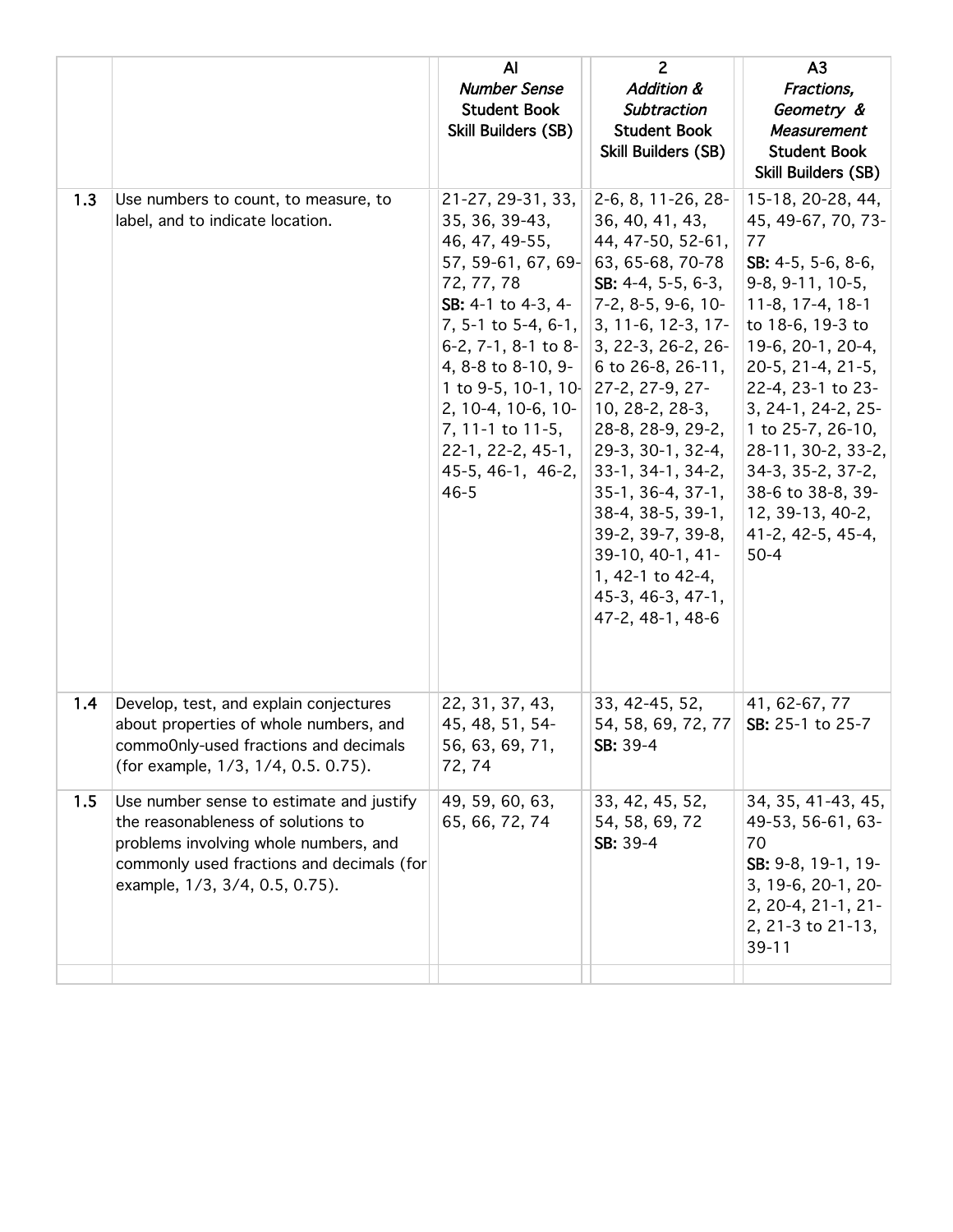|     |                                                                                                                                                                                                    | AI<br><b>Number Sense</b><br><b>Student Book</b><br>Skill Builders (SB)                                                                                                                                                                                                            | $\overline{2}$<br><b>Addition &amp;</b><br>Subtraction<br><b>Student Book</b><br>Skill Builders (SB)                                 | A <sub>3</sub><br>Fractions,<br>Geometry &<br><b>Measurement</b><br><b>Student Book</b><br><b>Skill Builders (SB)</b>                                |
|-----|----------------------------------------------------------------------------------------------------------------------------------------------------------------------------------------------------|------------------------------------------------------------------------------------------------------------------------------------------------------------------------------------------------------------------------------------------------------------------------------------|--------------------------------------------------------------------------------------------------------------------------------------|------------------------------------------------------------------------------------------------------------------------------------------------------|
| 2.1 | Reproduce, extend, create, and describe<br>patterns and sequences using a variety of<br>materials (for example, beans, toothpicks,<br>pattern blocks, calculators, unfix cubes,<br>colored tiles). | $3-5, 11, 12, 15,$<br>17, 21, 22, 25-<br>27, 35, 36, 39-<br>41, 44, 46, 47, 50 60, 64, 66, 71-73<br>52, 56, 57, 62,<br>68, 72, 74<br>SB: $2-1$ , $5-1$ to $5-$<br>4, 7-1, 8-4, 9-1 to 27-8, 28-5, 29-5,<br>$9-4, 1-1, 10-2, 10$ 38-4, 38-5<br>4, 10-6, 10-7, 17-<br>$\overline{2}$ | 2, 5, 10, 14, 19,<br>21, 28, 32, 47,<br>48, 51, 56, 57,<br>SB: $1-3$ , $2-2$ , $5-5$ ,<br>$ 7-2, 8-5, 9-6, 10-$<br>$3, 26-5, 26-11,$ | 7, 11-15, 17, 21,<br>32, 34, 43, 44, 54,<br>56,69<br>SB: 1-2, 2-3, 2-4,<br>5-6, 9-8, 9-11, 44-<br>3, 44-5, 45-4                                      |
| 2.2 | Describe patterns and other relationships<br>using tables, graphs, and open sentences.                                                                                                             | 3, 7, 8, 10, 12,<br>24, 33, 34, 49,<br>50, 55, 57, 62, 67<br>SB: 9-3, 10-1, 10-<br>7                                                                                                                                                                                               | 10, 21, 28<br>SB: 10-3, 26-5,<br>27-8, 28-5, 29-5,<br>$38-4, 38-5$                                                                   | 8, 16, 27, 28, 33,<br>36, 37, 49, 52, 67,<br>70, 73-77<br>SB: 9-11, 19-1, 20-<br>2, 21-5, 23-3, 29-<br>9, 32-3, 38-1, 38-<br>6, 38-8, 42-5, 44-<br>3 |
| 2.3 | Recognize when a pattern exists and use<br>that information to solve a problem.                                                                                                                    | 3, 4, 12, 17, 35,<br>36, 44, 47, 48,<br>51, 52, 54-57,<br>62, 68, 70-72<br>SB: 2-1, 5-2 to 5-<br>4, 8-3, 8-4, 9-1 to<br>9-4, 10-1, 10-2,<br>10-4, 10-6, 10-7,                                                                                                                      | 2, 19, 32, 51, 56,<br>57, 60, 64, 66,<br>71,72<br>SB: 1-3, 2-2, 5-5                                                                  | 7, 11, 13-15, 17,<br>21, 32, 34, 43, 44,<br>69<br>SB: 1-2, 2-3, 2-4,<br>5-6, 9-8, 9-11, 44-<br>$3, 44-5$                                             |
| 2.4 | Observe and explain how a change in one<br>quantity can produce a change in another<br>(for example, the relationship between the<br>number of bicycles and the numbers of<br>wheels).             | 42,69                                                                                                                                                                                                                                                                              | 74<br>SB: 26-11                                                                                                                      | SB: 37-2                                                                                                                                             |
|     |                                                                                                                                                                                                    |                                                                                                                                                                                                                                                                                    |                                                                                                                                      |                                                                                                                                                      |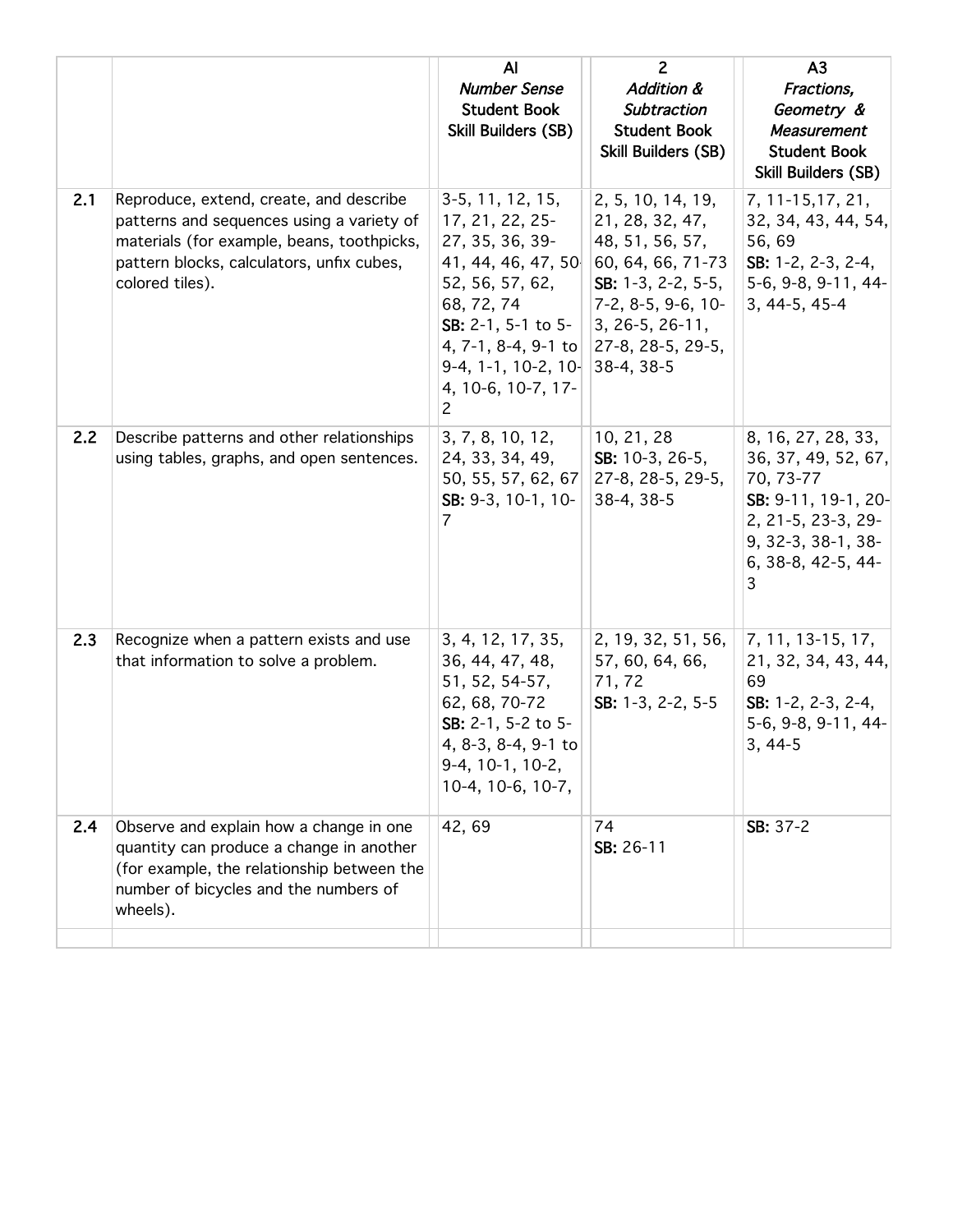|     |                                                                                                                                                                                             | $\mathsf{A}$<br><b>Number Sense</b><br><b>Student Book</b><br>Skill Builders (SB)                                                                                                                                                         | $\overline{2}$<br><b>Addition &amp;</b><br>Subtraction<br><b>Student Book</b><br>Skill Builders (SB)                                                                                                                             | A <sub>3</sub><br>Fractions,<br>Geometry &<br><b>Measurement</b><br><b>Student Book</b><br>Skill Builders (SB)                                                                                                                                      |
|-----|---------------------------------------------------------------------------------------------------------------------------------------------------------------------------------------------|-------------------------------------------------------------------------------------------------------------------------------------------------------------------------------------------------------------------------------------------|----------------------------------------------------------------------------------------------------------------------------------------------------------------------------------------------------------------------------------|-----------------------------------------------------------------------------------------------------------------------------------------------------------------------------------------------------------------------------------------------------|
| 3.1 | Construct, read, and interpret displays of<br>data including tables, charts, pictographs,<br>and bar graphs.                                                                                | 3, 6-10, 30, 33,<br>34, 42, 46, 49,<br>50, 55, 61, 62,<br>67, 69, 71-75, 78<br>SB: $4-2$ , $4-3$ , $5-2$ ,<br>$8-3, 8-9, 9-3, 9-$<br>10a, 9-10b, 10-1,<br>10-2, 10-7, 11-2<br>to 11-5, 12-1, 16-<br>1, 17-1, 38-2, 38-<br>$3, 44-1, 45-5$ | 2, 4, 7, 10, 12,<br>21, 24, 27, 28,<br>47, 48, 50, 52,<br>65, 75, 77<br>SB: 1-3, 7-2, 10-<br>3, 17-3, 26-5, 27-<br>3, 27-8, 28-5, 29-<br>5, 30-1, 32-6, 35-<br>$ 1, 36-3, 37-1, 38-$<br>$ 4, 38-5, 47-2, 47-$<br>$3, 47-6, 48-4$ | 3, 6-9, 12, 14-16,<br>22-28, 32-34, 36-<br>38, 44, 49, 52, 64,<br>67, 69-77<br>SB: 8-6, 9-11, 11-<br>8, 17-4, 18-1 to<br>18-5, 19-1, 20-2,<br>21-1, 21-5, 23-2,<br>23-3, 29-9, 30-2,<br>34-3, 38-1, 38-6,<br>38-8, 39-12, 40-2,<br>41-2, 44-5, 48-5 |
| 3.2 | Interpret data using the concepts of<br>largest, smallest, most often and middle.                                                                                                           | 3, 4, 7, 8, 11, 12,<br>15, 19, 20, 36,<br>44, 45, 64, 68,<br>70, 71<br>SB: 5-3, 8-10, 16-<br>1                                                                                                                                            | $19 - 21$<br>SB: 16-2                                                                                                                                                                                                            | 3-7, 12-14, 32,<br>52, 57, 65, 73, 74<br>SB: 5-6, 16-3, 21-<br>5, 38-7                                                                                                                                                                              |
| 3.3 | Generate, analyze, and make predictions<br>based on data obtained from surveys and<br>chance devices.                                                                                       | 8, 10, 29, 34, 58,<br>63, 65, 66, 74<br>SB: 4-6, 8-7, 9-<br>10a                                                                                                                                                                           | 19-23, 31, 33,<br>35, 50, 51, 56,<br>58, 60, 63, 69, 77<br>Sb: 27-5, 27-7, 27<br>10, 28-1, 28-15,<br>38-4, 38-5, 47-7                                                                                                            | 22, 40, 49, 52, 68-<br>70, 73-75<br>SB: 18-4, 21-1, 21-<br>2, 21-5 to 21-8,<br>$23-3, 38-8$                                                                                                                                                         |
| 3.4 | Solve problems using various strategies for<br>making combinations (for example,<br>determining the number of different<br>outfits that can be made using two<br>blouses and three skirts). | 43, 54, 55, 69                                                                                                                                                                                                                            | 10, 18, 20, 34-<br>36, 73, 78<br>SB: 26-5, 26-9,<br>26-11, 26-12, 27-<br>8, 28-3, 28-5, 28-<br>10, 29-5, 29-6,<br>$37-1, 50-1$                                                                                                   | 12, 26, 29-31, 33,<br>35-37, 47, 56, 71,<br>72, 77<br>SB: 21-3, 21-4, 22-<br>4, 44-3                                                                                                                                                                |
| 4.1 | Recognize shapes and their relationships<br>(for example, symmetry, congruence)<br>using a variety of materials (for example,<br>pasta, boxes, pattern blocks).                             | $3, 4, 11-14, 24,$<br>51<br>SB: 1-1, 2-1, 3-1,<br>$16-1$                                                                                                                                                                                  | 19<br>SB: 16-2                                                                                                                                                                                                                   | $2 - 21, 56$<br>SB: 1-2, 13-1, 14-<br>1, 14-2, 15-1, 38-<br>1, 43-1, 44-1 to<br>$44 - 5$                                                                                                                                                            |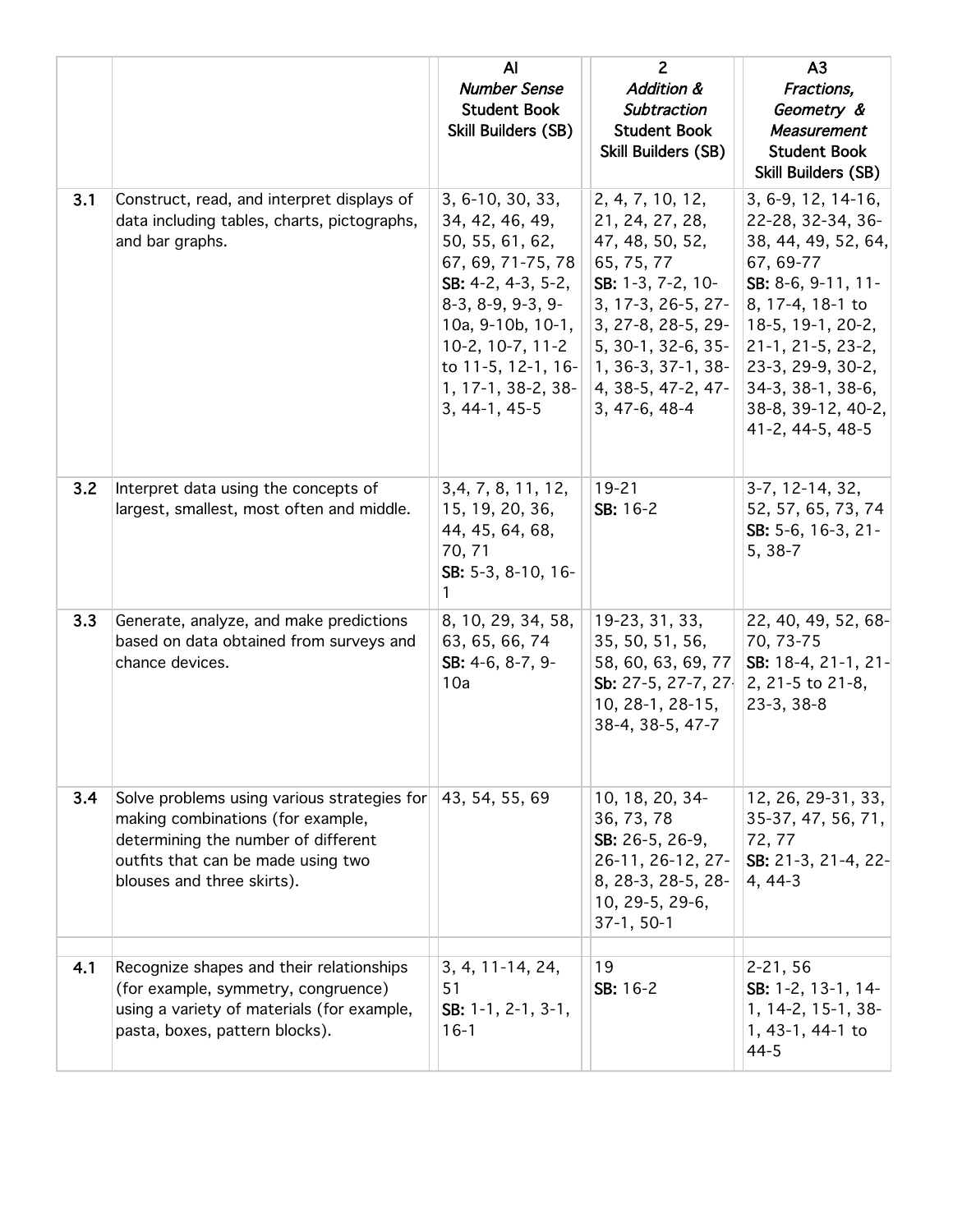|     |                                                                                                                                                                                                  | AI<br><b>Number Sense</b><br><b>Student Book</b><br>Skill Builders (SB)                                                                                                         | $\overline{2}$<br><b>Addition &amp;</b><br>Subtraction<br><b>Student Book</b><br>Skill Builders (SB)            | A <sub>3</sub><br>Fractions,<br>Geometry &<br><b>Measurement</b><br><b>Student Book</b><br>Skill Builders (SB)                                                                                                                                          |
|-----|--------------------------------------------------------------------------------------------------------------------------------------------------------------------------------------------------|---------------------------------------------------------------------------------------------------------------------------------------------------------------------------------|-----------------------------------------------------------------------------------------------------------------|---------------------------------------------------------------------------------------------------------------------------------------------------------------------------------------------------------------------------------------------------------|
| 4.2 | Identify, describe, draw, compare, classify,<br>and build physical models of geometric<br>figures.                                                                                               | 2, 9, 13-15, 17,<br>19-22, 24-27, 29-<br>33, 35, 37, 41, 43<br>45, 51, 53, 54,<br>59, 61, 62, 65,<br>66, 70, 71<br>SB: 1-1, 2-1, 3-1,<br>$4-3, 5-2, 11-1, 11-$<br>2, 16-1, 45-1 | 19,76<br>SB: 16-2, 50-2                                                                                         | 2-21, 54-57<br>SB: 1-2, 2-3, 2-4,<br>9-11, 13-1, 14-1,<br>14-2, 15-1, 38-1,<br>43-1, 44-1 to 44-5                                                                                                                                                       |
| 4.3 | Relate geometric ideas to measurement<br>and number sense.                                                                                                                                       | 13, 14, 24, 63,<br>66,74<br>SB: 3-1, 5-2, 16-1                                                                                                                                  | 19,76<br>SB: 16-2, 50-2                                                                                         | 3-8, 10, 12-18,<br>20, 21, 54-57, 76,<br>77<br>SB: 9-11, 13-1, 14-<br>2, 19-5, 20-5, 38-<br>1, 38-6, 44-2 to<br>$44 - 4$                                                                                                                                |
| 4.4 | Solve problems using geometric<br>relationships and spatial reasoning (for<br>example, using rectangular coordinates to<br>locate objects, constructing models of<br>three-dimensional objects). | 2, 8, 10, 13-16,<br>35, 37, 39, 40,<br>63, 66, 74<br>SB: 12-1, 16-1                                                                                                             | 19,76<br>$SB: 5-2$                                                                                              | $3-7, 9-11, 15-21,$<br>54-57, 76, 77<br>SB: 9-11, 13-2, 14-<br>$1, 14-2, 15-1, 19-$<br>5, 20-5, 38-6, 44-<br>1 to 44-5                                                                                                                                  |
| 4.5 | Recognize geometry in their world (for<br>example, in art and in nature).                                                                                                                        | 2, 9, 13, 14, 16,<br>24, 31, 63, 66, 74<br>SB: $1-1$ , $4-3$ , $5-2$ ,<br>16-1, 17-2, 22-1,<br>$22 - 2, 38 - 2$                                                                 |                                                                                                                 | 2-6, 8, 9, 14-21,<br>55, 57, 76<br>SB: 14-1, 20-5, 38-<br>1, 43-1, 44-4                                                                                                                                                                                 |
| 5.1 | Know, use, describe, and estimate<br>measures of length, perimeter, capacity,<br>weight, time, and temperature.                                                                                  | 6-8, 11, 13, 14,<br>16, 37, 42, 49,<br>74<br>SB: 5-2, 8-10, 16-<br>$1, 17-1$                                                                                                    | 2, 5, 6, 12, 30,<br>31, 42, 51, 53,<br>63, 65, 66, 69, 72 59, 65, 70, 74, 78<br>SB: 16-2, 26-8,<br>$39-3, 39-4$ | 16-18, 22-28, 39,<br>47-55, 58-61, 68,<br>72-77<br>SB: $3-3$ , $6-4$ , $14-2$ ,<br>16-3, 17-4, 18-1<br>to 18-9, 19-1 to<br>19-6, 20-1 to 20-<br>5, 21-7, 21-8, 22-<br>4, 23-1, 23-3, 24-<br>1, 24-2, 25-5 to<br>25-7, 37-2, 38-5,<br>44-2 to 44-4, 50-4 |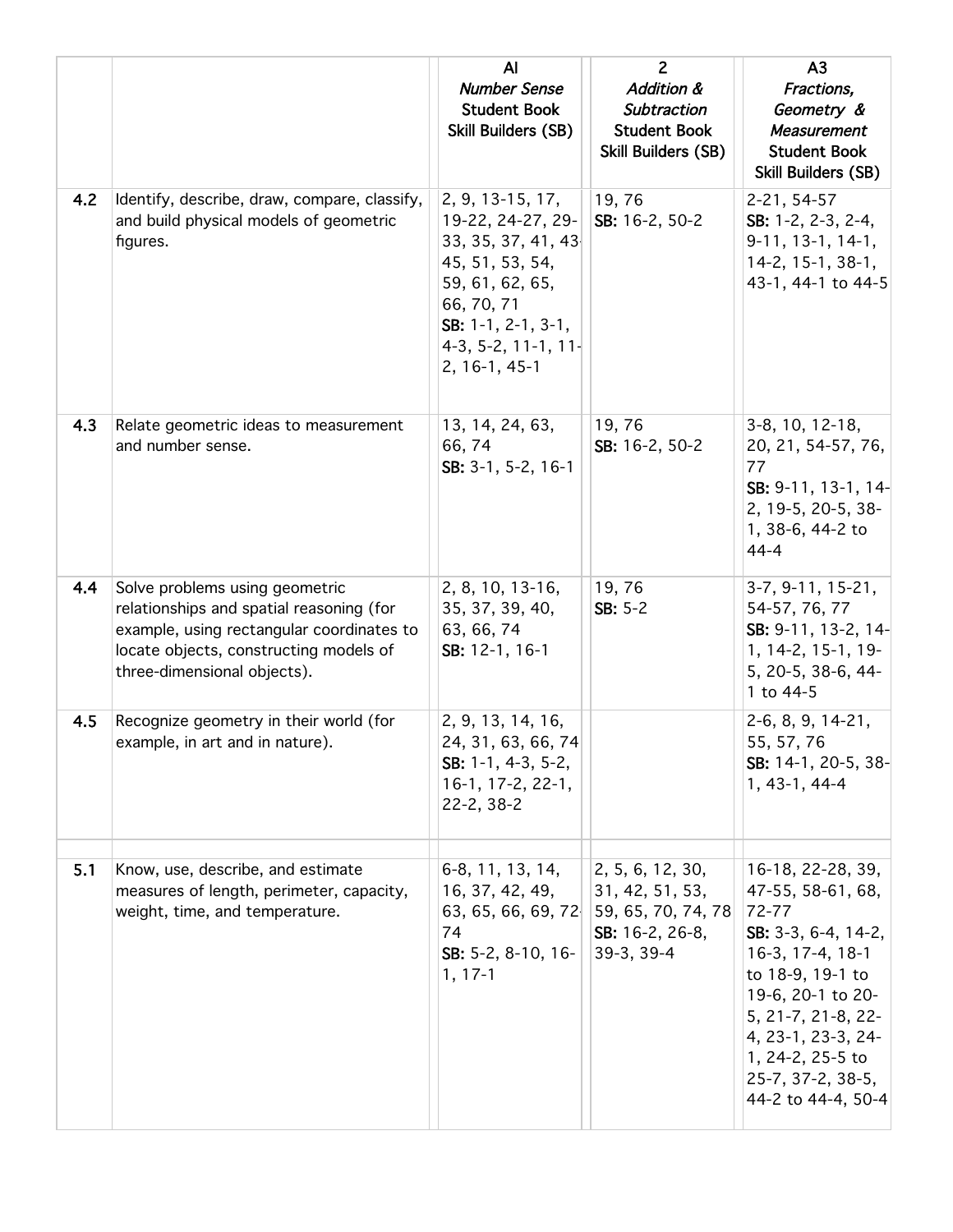|     |                                                                                                                                                                                                    | AI<br><b>Number Sense</b><br><b>Student Book</b><br>Skill Builders (SB)                                                                 | $\overline{2}$<br><b>Addition &amp;</b><br><b>Subtraction</b><br><b>Student Book</b><br>Skill Builders (SB) | A <sub>3</sub><br>Fractions,<br>Geometry &<br><b>Measurement</b><br><b>Student Book</b><br><b>Skill Builders (SB)</b>                                                                                                                        |
|-----|----------------------------------------------------------------------------------------------------------------------------------------------------------------------------------------------------|-----------------------------------------------------------------------------------------------------------------------------------------|-------------------------------------------------------------------------------------------------------------|----------------------------------------------------------------------------------------------------------------------------------------------------------------------------------------------------------------------------------------------|
| 5.2 | Compare and order objects according to<br>measurable attributes (for example,<br>longest to shortest, lightest to heaviest).                                                                       | $3-7, 11, 13, 14,$<br>16, 37, 39, 40, 63<br>66<br>SB: 1-1, 7-1, 16-<br>$1, 17 - 2$                                                      | 2, 20, 44<br>SB: 16-2, 38-4, 38<br>5, 39-10, 42-1,<br>$42-3, 42-3$                                          | 2-10, 12, 15-18,<br>22, 32-34, 36, 37,<br>47-54, 56, 58-61,<br>65, 67, 73-76<br>SB: $1-2$ , $2-3$ , $2-4$ ,<br>$3-3, 6-4, 7-4, 13-$<br>1, 14-1, 14-2, 16-<br>3, 18-6, 18-7, 19-<br>1 to 19-4, 20-1,<br>20-2, 20-4, 32-1,<br>38-8, 44-1, 44-4 |
| 5.3 | Demonstrate the process of measuring<br>and explain the concepts related to units<br>of measurement.                                                                                               | 13, 14<br>SB: 16-1                                                                                                                      | SB: 16-2                                                                                                    | 8, 22-28, 47-55,<br>$57 - 61$<br>SB: 17-4, 18-1 to<br>18-9, 19-1 to 19-<br>6, 20-1 to 20-5                                                                                                                                                   |
| 5.4 | Use the approximate measures of familiar<br>objects (for example, the width of your<br>finger, the temperature of a room, the<br>weight of a gallon of milk) to develop a<br>sense of measurement. | 13, 14, 16, 31-<br>33, 54<br>SB: 16-1, 22-1,<br>$22 - 2$                                                                                | 2, 77, 78<br>SB: 16-2, 17-3, 37<br>1                                                                        | 22-28, 47-54, 56,<br>58-66<br>SB: 16-3, 18-1 to<br>18-9, 19-1 to 19-<br>4, 19-6, 20-1 to<br>20-4, 25-2, 25-3,<br>25-6, 44-2, 44-3                                                                                                            |
| 5.5 | Select and use appropriate standard and<br>non-standard units of measurement in<br>problem-solving situations.                                                                                     | 13, 14, 16, 19-<br>23, 25-27, 29-35,<br>37, 38, 41-46,<br>54, 55, 59-61,<br>63, 65, 66, 69, 72<br>74, 76, 78<br>Sb: 16-1, 22-1, 22<br>2 |                                                                                                             | 23-30, 32-39, 44,<br>47-61, 67<br>SB: 16-3, 17-4, 18-<br>1 to 18-9, 19-1 to<br>19-6, 20-1 to 20-<br>5, 22-4, 23-1, 23-<br>2, 24-1, 24-2, 35-<br>2, 36-5, 37-2, 39-<br>13, 40-2, 41-2, 42-<br>5                                               |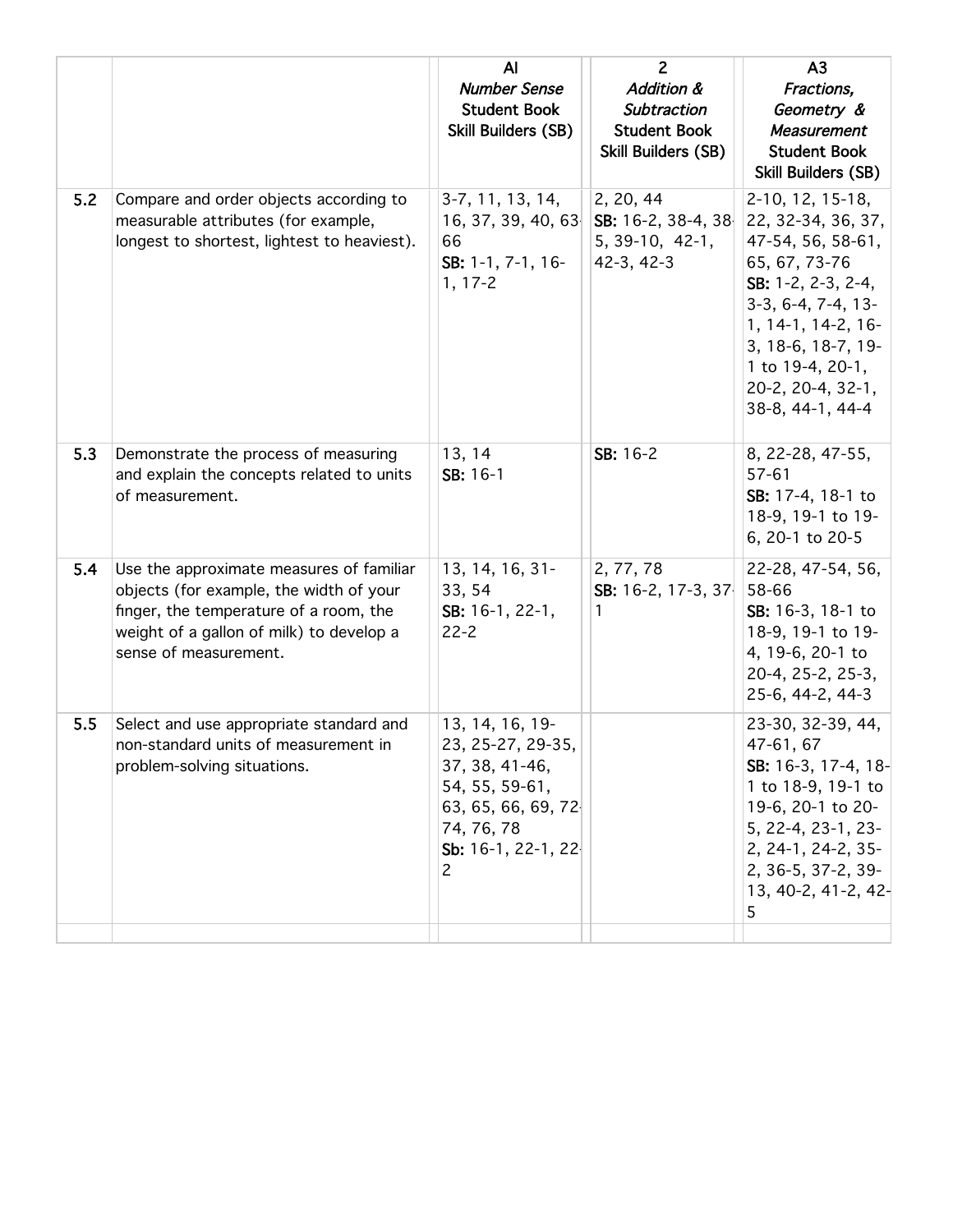|     |                                                                                                                                           | $\overline{A}$<br><b>Number Sense</b><br><b>Student Book</b><br>Skill Builders (SB)                         | $\overline{2}$<br><b>Addition &amp;</b><br><b>Subtraction</b><br><b>Student Book</b><br>Skill Builders (SB)                                                                                                                                                                                                                                                                                                                                                              | A <sub>3</sub><br>Fractions,<br>Geometry &<br>Measurement<br><b>Student Book</b><br>Skill Builders (SB)                                                                                                                                                                                                             |
|-----|-------------------------------------------------------------------------------------------------------------------------------------------|-------------------------------------------------------------------------------------------------------------|--------------------------------------------------------------------------------------------------------------------------------------------------------------------------------------------------------------------------------------------------------------------------------------------------------------------------------------------------------------------------------------------------------------------------------------------------------------------------|---------------------------------------------------------------------------------------------------------------------------------------------------------------------------------------------------------------------------------------------------------------------------------------------------------------------|
| 6.1 | Demonstrate conceptual meanings for the<br>four basic arithmetic operations of<br>addition, subtraction, multiplication, and<br>division. | 19, 20, 32, 36,<br>37, 41-43, 51,<br>53, 56-58, 67-69,<br>72, 74-76<br>$SB: 4-6, 5-2, 8-3$<br>2, 45-2, 45-5 | 2-18, 21-46, 49-<br>69, 71-78<br>SB: 3-2, 5-5, 22-<br>3, 26-1 to 26-9,<br>26-11 to 26-13,<br>1 to 28-10, 28-13<br>to 28-15, 29-1 to<br>29-6, 29-8, 29-<br>10, 30-1, 30-3,<br>$31-1$ , 32-1 to 32-<br>4, 32-6 to 32-8,<br>$33-1, 33-3, 34-1,$<br>34-2, 35-1, 36-1<br>to 36-4, 38-4, 38-<br>5, 39-1 to 39-4,<br>39-6 to 39-8, 39-<br>$10, 40-1, 41-1,$<br>42-1, 42-3, 42-4,<br>47-1 to 47-4, 47-<br>6, 47-7, 48-1, 48-<br>2, 48-4, 48-6, 48-<br>7, 49-1, 50-1 to<br>$50-3$ | 3-15, 23, 27, 29-<br>32, 34-46, 54, 55,<br>70, 77<br>SB: 18-5, 21-1, 21-<br>5, 22-4, 23-1, 24-<br>8-8, 9-5, 22-1, 22-2-7-1 to 27-10, 28-2, 24-2, 26-10, 28-<br>11, 29-7, 29-9, 30-<br>2, 31-2, 32-5, 33-<br>2, 34-3, 35-2, 36-<br>5, 37-2, 39-9, 39-<br>11 to 39-13, 40-2,<br>41-2, 42-5, 47-5,<br>48-3, 48-5, 50-4 |
| 6.2 | Add and subtractt commonly-used<br>fractions and decimals using physical<br>models (for example, 1/3, 3/4, 0.5, 0.75).                    |                                                                                                             |                                                                                                                                                                                                                                                                                                                                                                                                                                                                          | 37,67<br>SB: 23-2, 24-2, 25-<br>6                                                                                                                                                                                                                                                                                   |